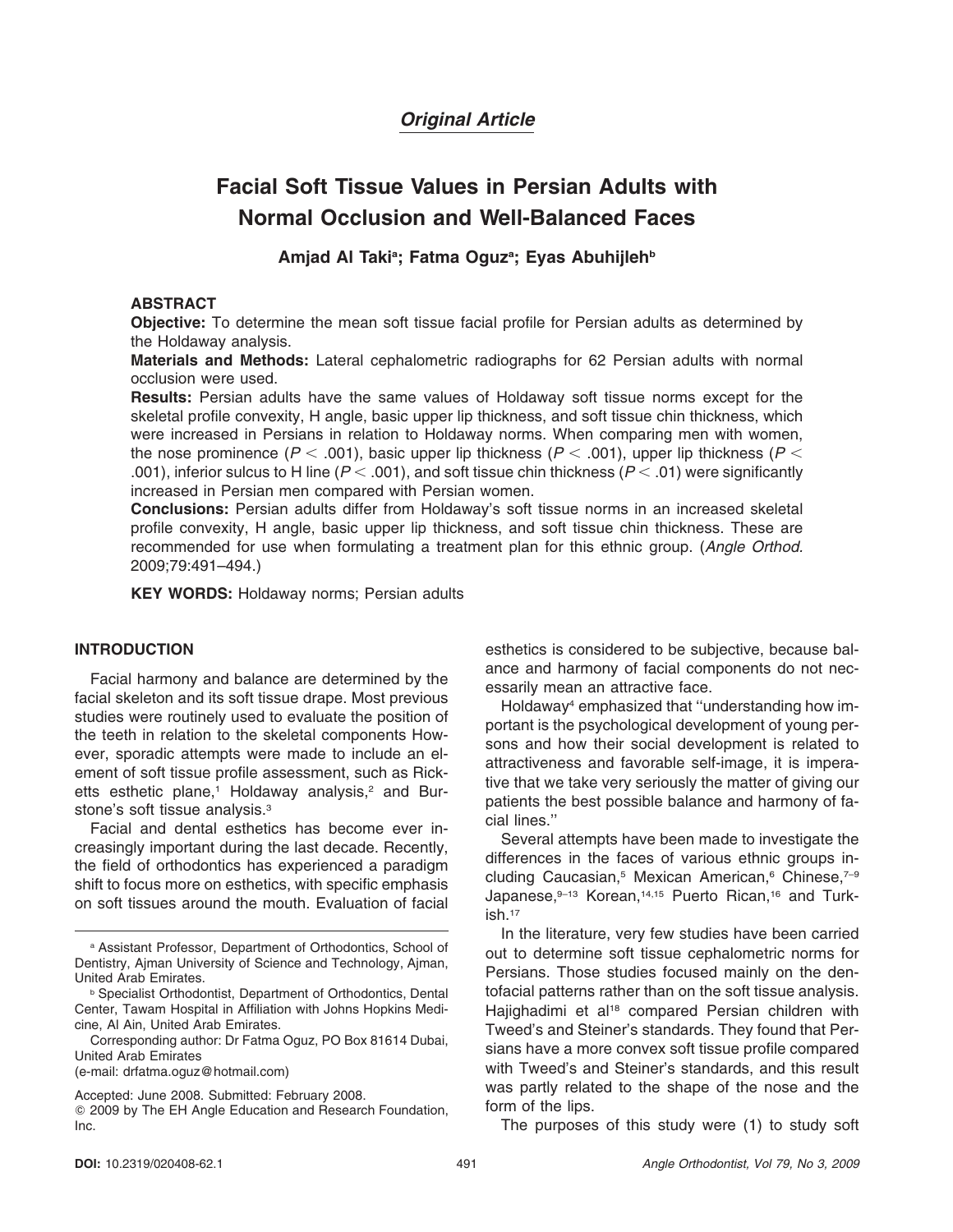

**Figure 1.** The planes used: (1) H line or harmony line: drawn tangent to the soft tissue chin and the upper lip. (2) Soft tissue facial line: drawn from soft tissue nasion to the point on the soft tissue chin overlying Ricketts suprapogonion. (3) Hard tissue facial plane. (4) Sella-nasion line. (5) Frankfort horizontal plane. (6) A line running at a right angle to the Frankfort plane down tangent to the vermilion border of the upper lip.

tissue facial profile for Persian adults using the Holdaway analysis, (2) to compare Persian soft tissue values with Holdaway norms, and (3) to determine any sexual differences between the soft tissue facial profile of Persian men and women.

#### **MATERIALS AND METHODS**

Lateral cephalometric radiographs were taken from 62 nongrowing Persian adults (34 women and 28 men). The average age of the women was 21 years, with a standard deviation of 0.5 year, and for the men 22 years with a standard deviation of 0.8 year. All subjects were selected from the dental students of Ajman University of Science and Technology on the basis of the following criteria:

- —Persians with Persian grandparents.
- —Balanced facial profiles with competent lips.
- —Class I occlusion with minimum or no crowding.
- —Normal overjet and overbite.
- —No history of previous orthodontic treatment.

All cephalometric radiographs were taken with the lips in light contact and teeth in centric occlusion. Tracings of the radiographs were made on  $8'' \times 10''$  0.003" matte acetate sheets (Orthotrace, Rocky Mountain Orthodontics, Denver, Colo). All cephalometric radio-



**Figure 2.** The angular and linear measurements: (A) Soft tissue facial angle: the inner angle formed by the intersection of soft tissue nasion–soft tissue suprapogonion line with the Frankfort horizontal plane. (B) Nose prominence: the distance from a line perpendicular to Frankfort horizontal and running tangent to the vermilion border of the upper lip to the tip of the nose. (C) Superior sulcus depth: measured to a perpendicular to Frankfort and tangent to the vermilion border to the upper lip. (D) Soft tissue subnasale to H line: the distance from subnasale to H line. (E) Skeletal profile convexity: measurement from point A to the hard tissue line Na-Pog. (F) Basic upper lip thickness: the distance from a point about 3 mm below point A to the drape of the upper lip. (G) Upper lip thickness: the distance from the labial surface of upper incisors to the vermilion border of the upper lip. (H) H angle: angular measurement of the H line to the soft tissue facial plane. (I) Lower lip to H line: the distance from the lower lip to H line. (J) Inferior sulcus to the H line: measured at the point of greatest incurvation between the vermilion border of the lower lip and the soft tissue chin and is measured to the H line. (K) Soft tissue chin thickness: the distance between the two vertical lines representing the hard tissue and soft tissue facial planes at the level of Ricketts suprapogonion.

graphs were traced by hand by a single author to avoid interobserver variability, and were reviewed by other authors for accurate landmark identification. All measurements were taken to the nearest 0.5 mm.

In this study, two angular and nine linear measurements were made on each radiograph. The landmarks were located according to the definitions of Holdaway.<sup>4</sup> The planes used in this study are depicted in Figure 1, and the angular and linear measurements made are depicted in Figure 2.

Descriptive statistics (mean and standard deviation) were calculated using the SPSS program version 12.0 (SPSS Inc, Chicago, Ill). The results were tabulated and compared with Holdaway norms. To compare the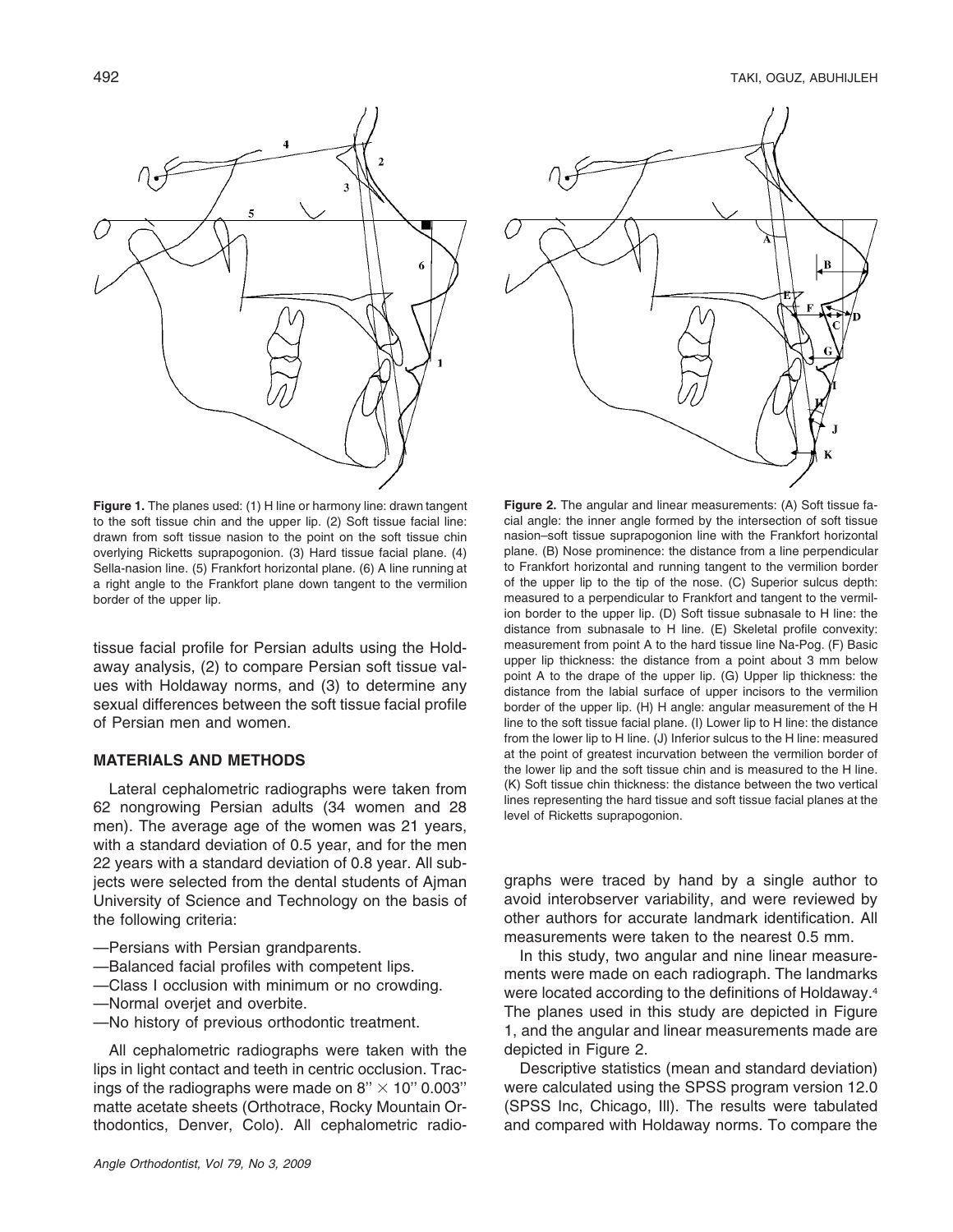**Table 1.** Mean and SD of Cephalometric Measurements for 62 Persian Adults

|                                | Holdaway Norms        | Mean  | <b>SD</b> |
|--------------------------------|-----------------------|-------|-----------|
| Soft tissue facial angle,      |                       |       |           |
| degrees                        | $91 \pm 7$            | 92.13 | 3.74      |
| Nose prominence, mm            | 14 to 24              | 16.72 | 3.54      |
| Upper lip sulcus depth, mm     | 3(1 to 4)             | 3.51  | 1.15      |
| Soft tissue subnasale to       |                       |       |           |
| H line, mm                     | $5 \pm 2$             | 5.71  | 1.95      |
| Skeletal profile convexity, mm | 0                     | 1.56  | 2.07      |
| Basic upper lip thickness, mm  | 15                    | 16.53 | 2.44      |
| Upper lip thickness, mm        | 13 to 14              | 13.82 | 2.92      |
| H angle, mm                    | 10 (7 to 14)          | 15.47 | 4.21      |
| Lower lip to H line, mm        | 0 to 0.5 $(-1)$ to 2) | 0.96  | 1.75      |
| Inferior sulcus to H line mm   | No norms              | 5.30  | 2.28      |
| Soft tissue chin thickness, mm | 10 to 12              | 13.48 | 2.51      |

measurements between men and women, an independent samples *t*-test was used.

#### **RESULTS**

The results of this study showed that, except for four variables, Persian adults have the same soft tissue norms as reported by Holdaway (Table 1). The skeletal profile convexity and H angle were larger than Holdaway norms, indicating that Persians have a slightly more convex profile compared with Holdaway norms. Also, the basic upper lip thickness and soft tissue chin thickness were increased in Persians in relation to Holdaway norms.

An independent samples <sup>t</sup>-test was used to compare men with women. Table 2 compares the mean and standard deviation of the cephalometric measurements between men and women. Five of 11 measurements showed significant differences between men and women. These parameters included nose prominence ( $P < .001$ ), basic upper lip thickness ( $P < .001$ ), upper lip thickness ( $P < .001$ ), inferior sulcus to H line  $(P < .001)$ , and soft tissue chin thickness  $(P < .01)$ .

These five values were statistically increased in Persian men when compared with Persian women. The results showed no significant differences between sexes in the other values.

#### **DISCUSSION**

For centuries, facial esthetics has been a subject of interest to people of all cultures. The world is full of evidence of what human beings have done since antiquity to make themselves more beautiful and attractive.

Nowadays, large numbers of Persian adults are seeking orthodontic treatment including orthognathic surgery all over the world, so it is important to determine soft tissue cephalometric norms for this particular ethnic group and to base our treatment plans accordingly.

Few studies have been carried out to define the cephalometric soft tissue norms of Persian adults, and to determine if there are any differences between Persians and whites. In our study, we used Holdaway<sup>4</sup> analysis because it presents the soft tissue more in details with simplicity and directness in mind, and it is widely used for evaluation of soft tissue profiles.

When we compared Holdaway norms with Persian adult values, we found that they were similar except for the skeletal profile convexity, H angle, basic upper lip thickness, and soft tissue chin thickness.

According to Holdaway, $4$  10 $^{\circ}$  is the ideal H angle when the convexity measurement is 0 mm. However, as the skeletal convexity increases, the H angle must also increase if a harmonious drape of soft tissues is to be realized in varying degrees of profile convexity.

Our results showed that the H angle was increased to 15.47 $\degree$  ± 4.21, and the skeletal profile convexity was also increased (1.56  $\pm$  2.07 mm). These results suggest that Persian adults have slightly more convex profiles when compared with Holdaway norms. These

|  |  |  |  |  | <b>Table 2.</b> Comparison of Mean and SD Differences Between Men and Women |
|--|--|--|--|--|-----------------------------------------------------------------------------|
|--|--|--|--|--|-----------------------------------------------------------------------------|

|                                     |                       | Men $(n = 28)$ |           | Women $(n = 34)$ |           |         |           |
|-------------------------------------|-----------------------|----------------|-----------|------------------|-----------|---------|-----------|
|                                     | <b>Holdaway Norms</b> | Mean           | <b>SD</b> | Mean             | <b>SD</b> | t Value | P Value   |
| Soft tissue facial angle, degrees   | $91 \pm 7$            | 91.29          | 3.00      | 92.82            | 4.17      | 1.63    | .108      |
| Nose prominence, mm                 | 14 to 24              | 18.91          | 2.97      | 14.91            | 2.90      | $-5.34$ | $.000***$ |
| Upper lip sulcus depth              | 3(1 to 4)             | 3.66           | 1.06      | 3.21             | 1.16      | $-0.93$ | .322      |
| Soft tissue subnasale to H line, mm | $5 \pm 2$             | 5.93           | 1.99      | 5.53             | 1.92      | $-0.80$ | .426      |
| Skeletal profile convexity, mm      | 0                     | 1.34           | 2.56      | 1.75             | 1.58      | 0.77    | .441      |
| Basic upper lip thickness, mm       | 15                    | 18.09          | 2.21      | 15.25            | 1.81      | $-5.57$ | $.000***$ |
| Upper lip thickness, mm             | 13 to 14              | 15.59          | 2.90      | 12.37            | 2.02      | $-5.14$ | $.000***$ |
| H angle, mm                         | 10 (7 to 14)          | 14.57          | 4.21      | 16.21            | 4.13      | 1.54    | .130      |
| Lower lip to H line, mm             | 0 to 0.5 $(-1)$ to 2) | 0.57           | 1.74      | 1.28             | 1.72      | 1.60    | .113      |
| Inferior sulcus to H line           | No norms              | 6.63           | 1.95      | 4.19             | 1.93      | $-4.92$ | $.000***$ |
| Soft tissue chin thickness, mm      | 10 to 12              | 14.50          | 2.77      | 12.54            | 1.89      | $-3.30$ | $.002**$  |

\*  $P < .05$ ; \*\*  $P < .01$ ; \*\*\*  $P < .001$ .